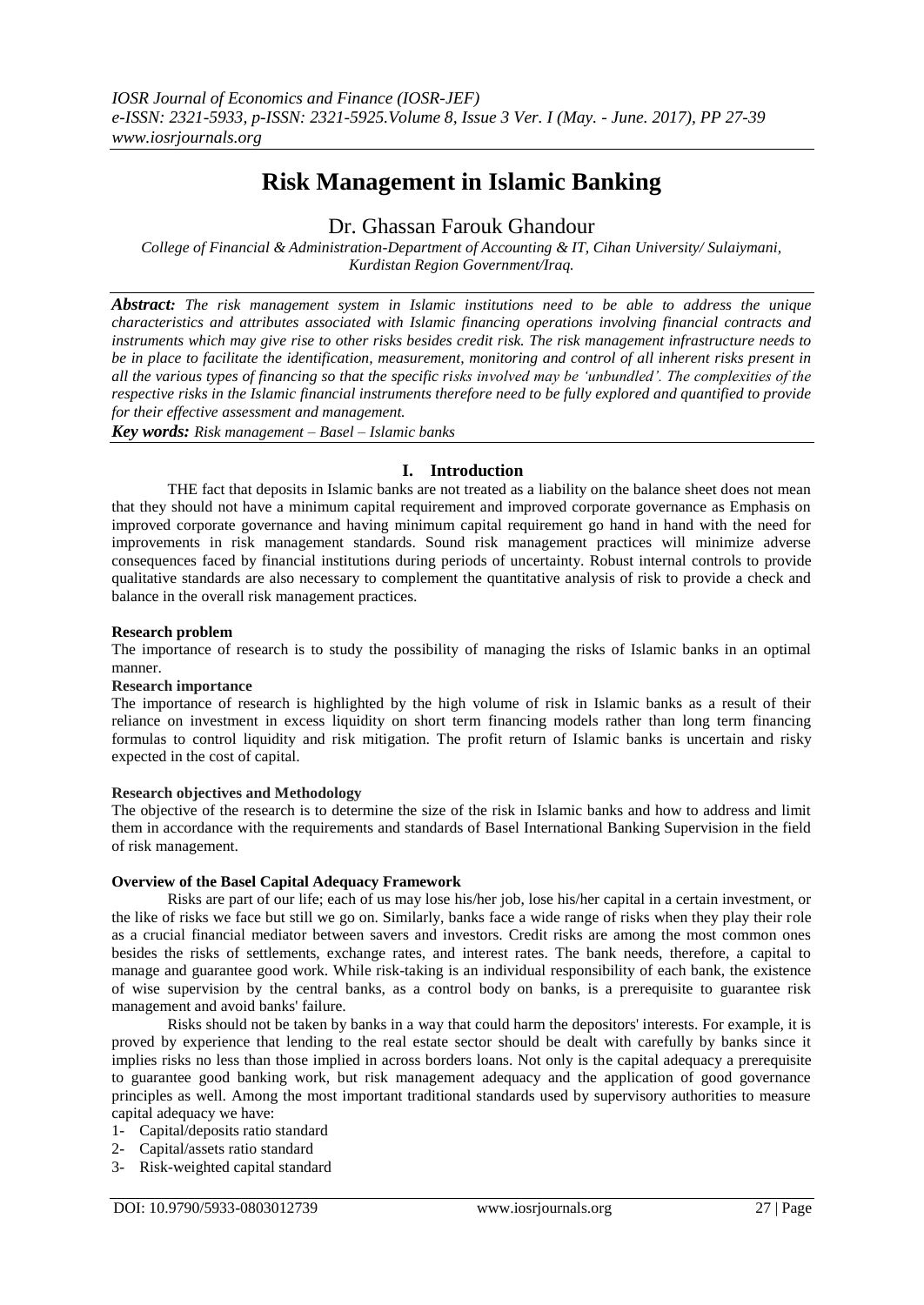This standard is not new; it has used in America and Britain; it is not just a relationship between the regulatory capital and the assets weighted by different risk-weights; it faces the invisible and difficult to calculate risks through different risk measurement approaches. The relationship between the capital and the risky assets is a continuous one; the more risky assets exist the more capital is needed, i.e. capital is no longer the amount required to establish a project at the initiation of its activities, there is a continuous need for capital in parallel with the growth of risky assets.

Capital adequacy ratio is measured as the percentage of the regulatory capital to the risk-weighted onand off-balance sheet plus the market and operational risks. The regulatory capital (called also the economic capital) is divided into tiers; the first one is the core capital that consists of: 1- underwritten and paid capital, 2 legal reserve, 3- optional reserve, 4-issuance premium, and 5- minority rights of subordinate companies in case their balance sheets are incorporated with the bank's balance sheet. The second capital tier consists of: 1 undeclared reserves. 2- evaluation differences of foreign currencies. 3- net clearance of the impact of IAS 39 application and the cumulative change in the fair value of the assets available for sale. 4- general allocation of credit facilities. 5- instruments of joint capital and debt characteristics such as preferred stocks. 6- subordinated debts.

The investments in banks and subordinate financial firms whose financial data are not merged with those of the bank, are subtracted from the capital. Regarding the denominator used when calculating the capital adequacy ratio including the market risks, we calculate the assets and items on- and off-balance sheet to be weighted by credit risks, then we add to them the market and operational risks, so that when the assets are weighted by risks, we take into consideration the body with which the bank deals according to the standard rating developed by Basel Committee that includes five categories of weights (10%, 20%, 40%, 50%, 100%). The bank's level of development and complexity of its operations determine the approach used to calculate each of the market and the operational risks, as the Supervisory authority may rely on the bank's internal assessments in case it finds the bank ready for that, or may rely on external rating organizations' ratings, taken into consideration that the developing countries face a big problem in the absence of developed and reliable classification organizations to rate their risks, that makes the supervisory authorities focus on the necessity for banks to enhance the role of external auditor, and the necessity to have an internal competent auditor whose work is risk-based rather than inspection-based.

The supervisory authorities concentrated, as well, on the necessity to use institutional governance mechanisms in the banking work so that to have joint liability among all the bank's staff in order to avoid risks and reduce them to a minimum; the executive management is the owners' agent when it performs its work in line with the interests of depositors and all people participating in the bank. For this to be secured, transparency, accountability and disclosure of all bank-related data should be realised.

The introduction of capital adequacy standard in Syria is deemed possible, since the beginnings of the private banking sector in Syria give sound indicators on the possibility of banks to meet the capital requirements because the private banking sector in Syria is new, which makes benefiting from starting late an advantage. Furthermore, the wise licensing policy adopted by the Central Bank of Syria (CBoS) of licensing banks with good capital solvency, long banking work history and high-quality assets, makes it possible to meet the necessary requirements of the minimum capital adequacy.

Basel Accord is a group of principles made by Basel Committee on Banking Supervision that came up with recommendations concerning risk-based capital (credit, market, operations…) with the objective of ensuring that financial institutions have adequate capital to face their obligations and absorb unexpected losses. Basel Accord 1 was issued in 1988 focusing on financial institutions' capital adequacy; it emphasized the necessity for institutions to have adequate capital to face expected risks in a way that guarantees that the institution will continue its work and will not collapse. It included five ratings of risk levels (0%, 10%, 20%, 50%, and 100%).

Basel Accord 2 that should be totally applied by 2015 concentrated on 3 main areas<sup>1</sup>:

1- Banks meet the minimum capital requirements to face the operation, market and credit risks.

2- Continuous supervision and review of capital adequacy in order to make sure that banks meet and strengthen the risk-based capital requirements with a view to diminish banks' bankruptcy probabilities, on the basis that capital immunizes the bank against shocks that guarantees a continuation of trust in it and in the banking system. People's trust in the banking system' soundness and solidity is the basis of stability for the financial sector that is like a safety and security valve for the whole economy. Distinction should be made here among the capital tiers that are, according to Basel 2, three ones: the first enables the bank to cover the risks and keep operating; the second protects the depositors' rights in case the bank faces risks that may stop its work; the third (called the supplementary capital) includes the funds that the bank resorts to at

<sup>&</sup>lt;sup>1</sup> Banking risk (Joseph Yam, Chief executive, Hong Kong Monetary Authority, p.5.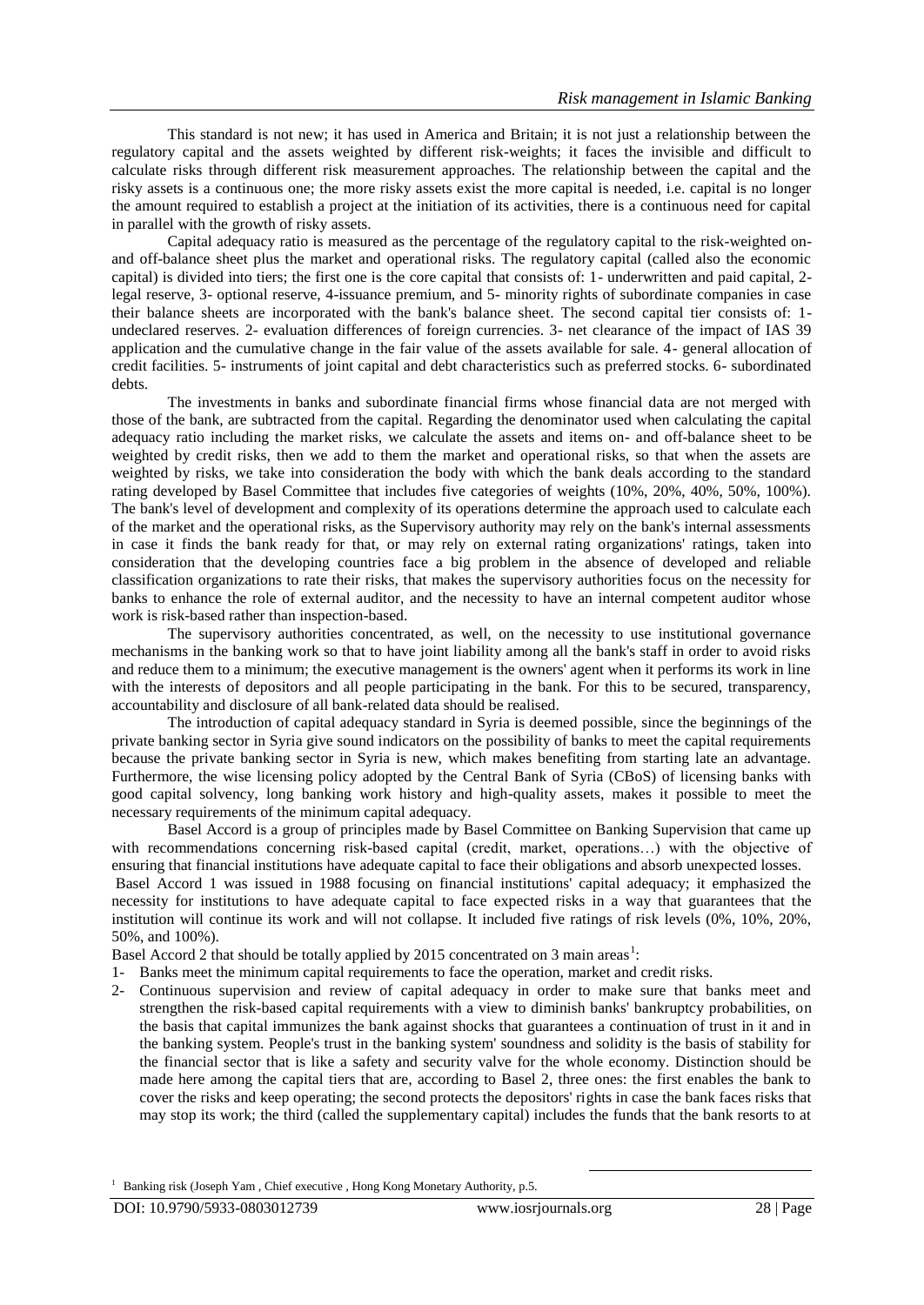contingency provided that they meet Basel requirements regarding the specifications of the funds the bank may resort to.

3- The supervisory authority takes all the necessary measures, sets instructions and ratios that would ensure market control by means of obliging the banks to release data so that the market participants may develop a clear image of the bank's position, such as its capital, risks, profits, the soundness of its financial portfolio, its assets' types and the like of information the release of which realises transparency for the public.

In general, Basel 2 is the second phase of Basel Accord 1 that includes recommendations on banking laws and rules, and that aims, in its final version to:

- ensure that capital is more risk sensitive;
- distinguish between credit risks and operation risks and evaluate them;
- try to distinguish between the economic capital and the regulatory capital; capital is the first line of defense when the bank faces risks.

According to the Revised Framework of Basel standards, the rules of banks' game have changed, so that the most important elements for good banking performance include determining the following<sup>2</sup>:

- The optimal level of risk models.
- The optimal level of capital levels.
- Realizing integration between the risk and the capital, and putting it in the framework of one strategy linked to bank performance measurement, and
- The shareholders rights.

The main objective of applying Basel 2 standards is to build up a secure, safe, efficient and wise banking system while taking into consideration that regardless of the caution and wisdom sought in the bank's work, they cannot eliminate the existence of risks in banking on the basis that any bank should take the risk in its work since otherwise it would not be a bank.

Though the public are not so familiar with the risks implied in banking, banks take the risk all the time when they play their role as an important financial mediator between the savers and the investors and their role in enhancing economic growth. Credit risks are among the most common risks, besides the risks of settlements, exchange rates, interest rates, reputation, liquidity, and legal risks…etc. For those risks, wisdom should be sought by banks when taking, managing and pricing risks in a suitable way rather than avoiding or hiding it.

In the context of banking work, some risks should occur, such as a bad loan, depreciated debt bonds as a result of excessive interest rates increase. Open currency positions imply book losses in case local currency exchange rate is supported. No matter what experience the bank has in risk assessment and management, the possibility of losses still exists; bad debts and their allocations remain items on the balance sheet of all banks<sup>3</sup>.

Accordingly, the bank needs a capital to manage and guarantee good work on one hand, and the bank's capital adequacy is a highly important item to meet the requirements of supervision that gives weight to the assets potential risks in order to link them to the bank's capital, on the other hand. In brief, the bank should have a capital that can cover the risks; this part of the capital is called (the economic or regulatory capital) since it is an important factor to guarantee that the bank is not going to fail in managing and its operations and keeping them on; that is exactly what we call the capital adequacy.

While taking and managing risks is considered the bank's individual responsibility, a wise supervision by central banks, as a control body on banks is a necessary condition, even if not sufficient, to guarantee risk management in order to avoid the bank's failure and the serious implications of that on the banking sector as a whole. Despite all that we have mentioned about the importance of risk-taking and risk-assessment, that should not be made in a way that harm the depositors' interests, the thing that we may consider the core of the revised version of Basel Accord that emphasizes the necessity of market control and follow-up and not being satisfied by the loan collaterals; a regular follow-up at short intervals, on one hand, and objective analysis and continuous follow-up of the economic sectors' performance alongside with some specific activities, on the other hand, requires the availability of specific supervision policies and a developed banking law that meets wise supervision requirements.

For example, it is proved by experience that lending the real estate sector should be dealt with carefully by banks since it implies risks no less than those implied in across borders loans. Not only capital adequacy is a prerequisite to guarantee good banking work, but risk management adequacy as well; the application of good governance principles is of no less importance.

Thus, there should be bases for true and effective partnership between the banks and the central bank as a major supervisory authority whose importance is in no way underestimated by the existence of other forms of supervision or supervision bodies with powers in the banking field; though the economic policies' objectives are realised through the use of a harmonious and coherent package of financial and monetary policies, the

1

<sup>&</sup>lt;sup>2</sup> Compilation guide on financial soundness, IMF, Washington Dc, Appendix VIT glossary, p.17.

<sup>3</sup> Banking risk (Joseph Yam , Chief executive , Hong Kong Monetary Authurity ,p.13.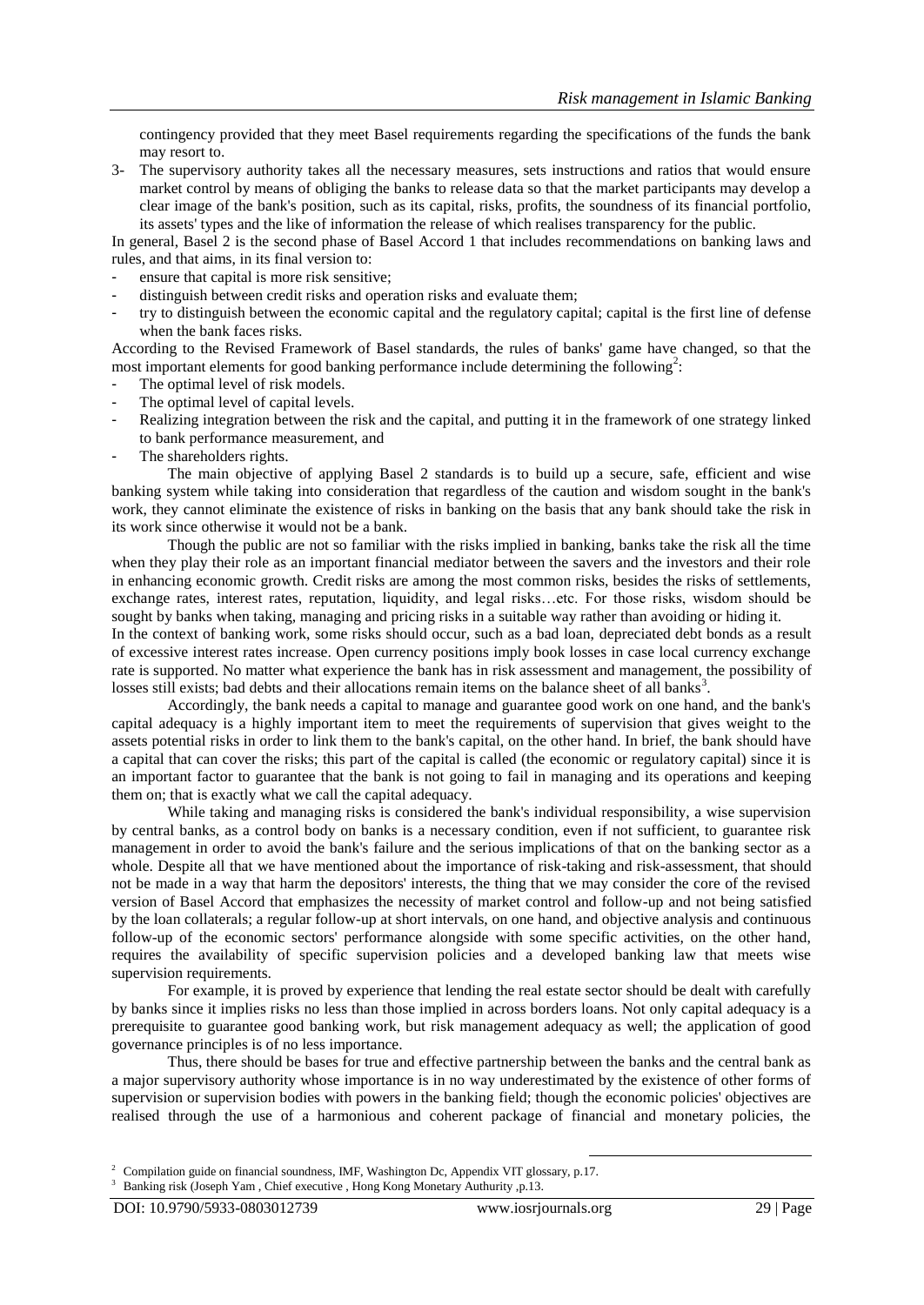independence of central banks is the necessary and sufficient condition to build up a stable banking and financial sector.

Realising the requirements of advanced supervision -which adopts the latest international standards in the light of openness, the growing and complicated businesses and the diversified investment instruments- calls for a central bank that enjoys full powers. It is worth mentioning here that it is highly important to have sound banking and financial sectors in order to realise economic stability. Furthermore, it should be kept in mind that the ratio of the bad debts may be less than banks' expectations, but they cannot reach a null point even under an efficient, effective, secure and sound banking system alongside with wise supervision that operates according to the most recent international standards of supervision. No one can predict accidents and embezzlement can happen even under sound supervision (fraud may escape watchful eyes); misjudgments are part of our life for whatsoever reason (it is a matter of degree), but the important thing is not to destroy our trust in the banking system's credibility and honesty<sup>4</sup>.

#### **Traditional capital adequacy standards<sup>5</sup> :**

**Ratio of Capital to Deposits standard:** it is one of the most commonly used standards to measure capital adequacy. It has been widely used by American banks till early 1940s; they relinquished it in 1942 in the light of purchasing government bonds by banks and creating deposits for the purpose of funding the American military efforts in the World War II. This standard is based on controlling the risks arising from the increase of total deposits over a certain ratio to the capital. It is worth mentioning here that central banks adopted the 10% as a suitable capital adequacy measurement, i.e. deposits are equal to ten times the capital.

**Ratio of Capital to Assets standard (leverage):** according to which banks are rated in five ratings; the book value, however, is the basis in calculating the leverage ratio, which is the basis in evaluating a bank's capital adequacy.

- 1- The leverage ratio > 5%: the bank is well capitalized.
- 2- The leverage ratio  $>= 4\%$ : the bank is adequately capitalized.
- 3- The leverage ratio < 4%: under capitalization degree.
- 4- The leverage ratio < 3%: the bank is not capitalized.
- 5- The leverage ratio <= 2%: the bank is in a critical situation regarding its capital composition.

If the leverage ratio comes to 1%, it becomes necessary for the supervisory authority to intervene to correct the situation although relying on the leverage as a capital adequacy measurement has several weaknesses:

- 1- Market value: the capital/assets ratio may be equal to 2, but it doesn't mean at the same time that the bank's capital is weak in case of having economic inflation.
- 2- Assets risks: taking the total assets in the leverage denominator doesn't count, even partially, the credit and interest rate risks that affect the assets value.
- 3- Off-balance sheet activities: according to the leverage ratio, banks are not supposed to keep a capital to face expected risks arising from inability to settle the bank's obligations generated by off-balance sheet activities.

**Risk-weighted capital standard<sup>6</sup> :** in 1993, Basel Accord 1 included credit risks in the capital adequacy measurement; in 1998, the Accord was amended by adding market risks; in 2006, in the Revised Basel Capital Framework or Basel 2, operational risks were added to the capital requirements; credit risks assessment was increased compared with those defined in Basel Accord of 1993 alongside with distinguishing between credit risks of the different items of on- and off-balance sheet's assets when calculating the capital adequacy ratio, i.e. assets are weighted by risks according to specific ratios and weights defined in Basel 2.

That's for assets; and regarding the capital, distinction has been made in calculating capital adequacy ratio between two main tiers: the first is the core capital and the second is the supplementary or secondary capital. In addition to the two tiers, some supervisory authorities request the existence of a third tier as a supplementary capital to be used in contingencies.

For decades, banking supervision emphasized the necessity to undertake internal risk assessment and stressed that the bank's capital, liquidity and other financial resources are sufficient to face the types of risks it faces when performing its activities. Everyday, we are vulnerable to any type of risks, but we still live and never give up trying to avoid them. The important thing is to identify and manage those risks in a way that protects our interests.

Though the concept of capital adequacy seems to be simple, it took years of development by highly specialized risk management experts. On the assets side of a bank's balance sheet, there are the loans and other assets that

1

<sup>4</sup> New international standards for banks Capital Adequacy , 8 May 2003, p.37 .

<sup>&</sup>lt;sup>5</sup> Capital Adequacy ratios for banks simplified explanation and example of calculation (Reserve bank of New Zeland), 15 May 2006, p. 73. 6 Capital Adequacy ratios basic course on evaluating financial performance and portfolio risk , 2004, p15.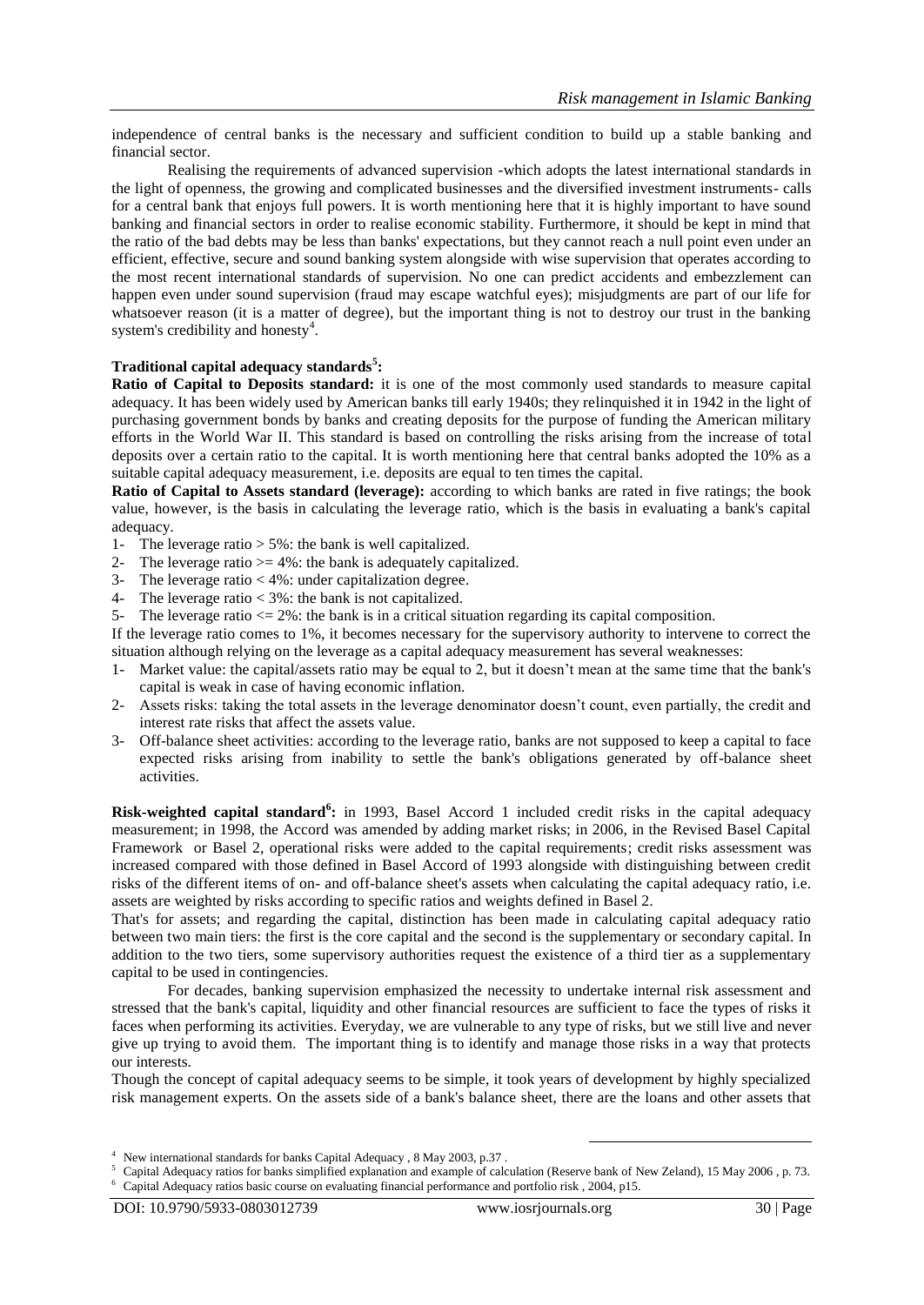the bank decides to own; each of them implies risks of different degrees; for example, a loan made to a small enterprise implies a higher degree of risk than that made to a stock company.

The main difference between Basel 1 principles and those of Basel 2 is the necessity for banks to have a capital to face a wider range of risks that are not confined to market and credit risks, but adds to them operational, interest rate, exchange rates and liquidity risks, as well as a wide range of risks the size of which is commensurate with the context, the type of banking operations and their technical levels, as well as the investment instruments diversity and their development level.

**Basel Revised Capital Framework (Basel 2)<sup>7</sup> :** this standard is not new; it had been used in America and Britain. It is not just a relationship between the regulatory capital and the assets weighted by different risks; an in-depth look at it would lead to the following:

- 1- It faces the invisible and difficult to calculate risks through different risk measurement approaches, i.e. capital becomes like a protection cushion when the bank faces risks.
- 2- Shareholders' funds are the basis in facing risks. If shareholders in banking benefit from depositors' funds, their contribution to the bank should be no less than the level that protects depositors' funds in the face of risks.
- 3- The relationship between the capital and the risky assets is a continuous one. The more risky assets increase, the more capital is needed. That is to say the capital is no longer the specific amount required to establish a project at the beginning of its work; there is a continuous need for capital in parallel with the growth of risky assets.
- 4- The major risks by which the assets are weighted are the credit, market and operational risks. On the level of countries, Basel standard distinguished between the weights used for assets risks; it gave the assets in which the debtor is an OECD member-state a risk weight of zero, whereas it may be up to 100% for other countries.
- 5- As for the exchange rates risks, the standard distinguished between the weights of assets risks in local currencies and their equivalent in foreign currencies due to the risks implied in the exchange rates of foreign currencies. Regarding market risks; risks are calculated according to time contracts; a contract's value estimation according to the rate used when the ratio is calculated means the inclusion of market risks.
- 6- The standard has not take into consideration the collaterals the banks get in return for the credit given, except in the case of real estate collaterals for residential properties; it gave them risk weights of 35% and 75% if the real estate is commercial, due to the liquid nature of the personal residence loans, which are securitized in the developed countries; also, they are easy to sell and insurance companies guarantee their settlement. The standard gave a zero risk weight for loans secured by cash assets.
- 7- The standard takes the comprehensive capital concept on the basis that everything provided by shareholders and anything generated inside the bank is for their interest, provided that those funds can be used without barriers or reservations to face the losses before they reach creditors' funds. Therefore, the capital concept is not limited to the capital paid, reserves and retained profits, but also includes the general allocations, the undeclared reserves and the differences in the assessment of fixed assets, securities, and subordinated loans that the bank gets from its shareholders and the loans offered by others that have capital characteristics in terms of bearing risks.

#### **Compliance requirements with Revised Basel Capital Framework:**

**1- Bank assets types<sup>8</sup> :** resources of the funds available and their uses differ from an economic environment to another. If we take loans, as one of the most important bank assets, we find that the actual terms of those assets and the possibility of replacing them by other assets vary considerably. While the economic environment in some countries allows for selling parts of the loan portfolios, partially or totally, that can not be made in other countries. Thus, if banks are to comply with Basel standard by changing their investment portfolios' components in order to possess less risky assets, that won't be attainable unless they encourage the debtors to settle their debts, which may increase real risks since debtors with high risks won't be able to settle their obligations, while clients with lower risks will do.

This applies as well to the situations of the countries where the credits got by clients are almost in the form of commercial papers possessed by the bank that can dispose of them and get their value in the money or the capital market; in this case, banks attain quick use of those types of assets to achieve balance.

The situation is almost the same for liquid assets; the different degrees of risk for those assets led to the application of different risk weights; the risks of governments overseas borrowing vary for the banks that possess their borrowing instruments (from 0% for the OECD governments to 100% for other countries). It is worth mentioning that some OECD member-states do not have sound economics such as Portugal, Ireland, and

1

<sup>7</sup> Methods for calculating international Capital Adequacy ratios (update 1 Jan. 2006 ), p7.

<sup>8</sup> Banking , Governance and investment climate (south east asia economic report 2007), p. 12.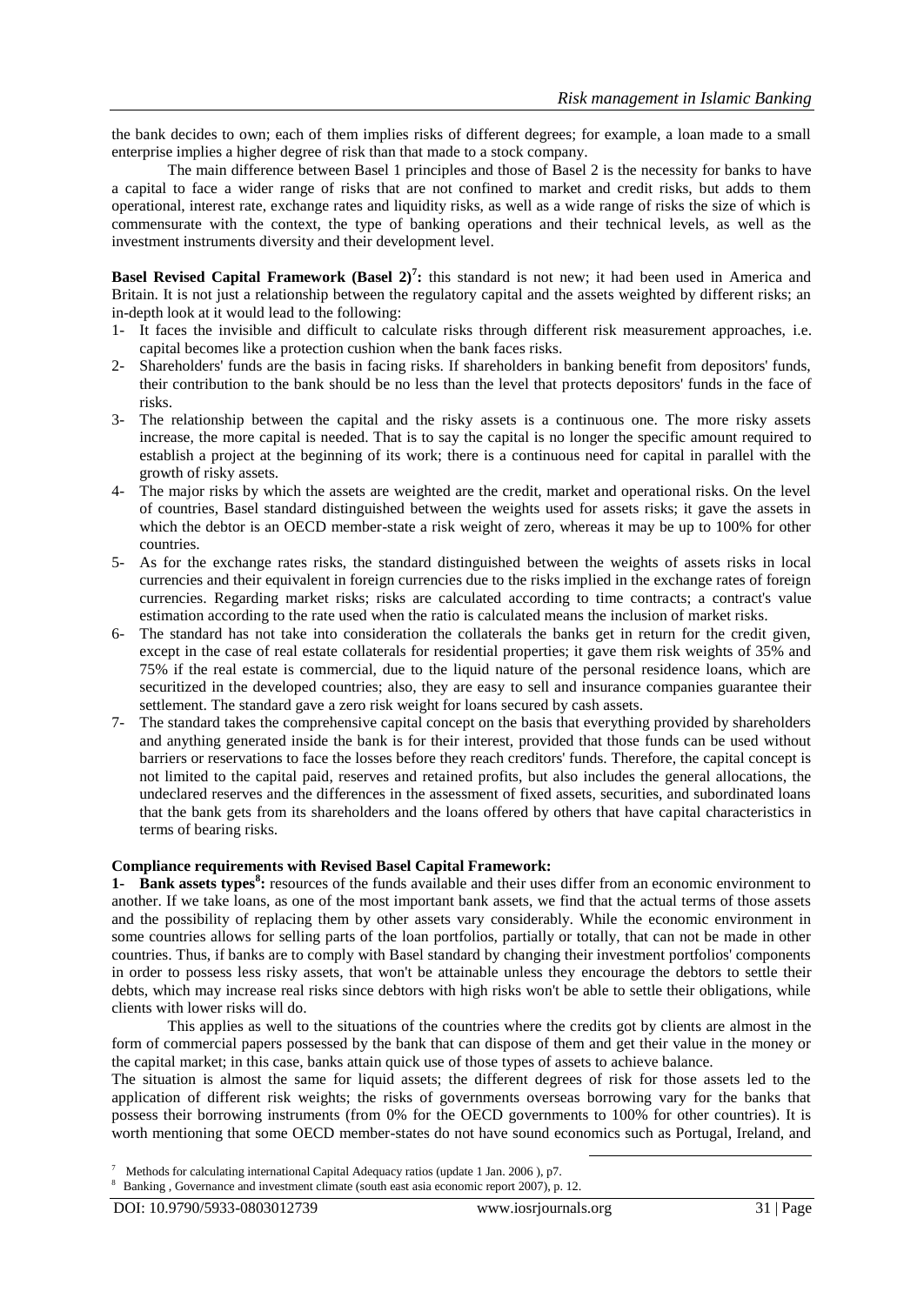Turkey, which made the banks that possess instruments of governments other than those of the OECD bear an additional capital burden; the market availability here is the major element that should be available to replace the common assets portfolio's components by each other.

**2- The Money market size and its various instruments<sup>9</sup> :** when there is a developed money market, there is a greater opportunity to possess liquid assets for suitable terms, which keeps banks away from difficult situations in case they try to change their financial portfolios' components in order to possess appropriate investments; some countries, developing ones in particular, may face the problem that the instruments used in the money market are insufficient, or unsuitable to rely on as liquidity assets in the banks and that generate suitable return, such as when the market lacks treasury notes or government bonds at different maturity date and suitable interest rates.

Accordingly, the banking system capability to adapt to the banking investment form, that implied that Basel standard is the optimal approach, depends, in the first place, on the extent of flexibility that money market has to provide suitable instruments that enable the bank to possess suitable assets.

**3- Capital market depth and the availability of credit instruments of capital nature:** since the capital elements are not confined to the core capital, but include as well the supplementary capital elements that include credit instruments of capital nature, such as the bonds that are convertible to stocks, the successful banks that make suitable returns can increase the supplementary capital elements if they apply the aforementioned ratio, without being originally committed to it, through getting the aforementioned credit instruments from the capital market, in case the current shareholders are reluctant to increase the capital paid, or in case the rates of increasing the risky assets are ascending ration that can't be followed except through the capital market and in the aforementioned way.

Anyway, if the capital market are not sufficiently deep and they do not all the necessary requirements to play properly its financing role to companies, it will be difficult to get external resources to increase the capital other than what the current shareholders have offered, which makes the financial market growth a major element governing the capacity of the banking system to comply with Basel standard.

The amended capital adequacy ratio that includes market risks = regulatory capital / assets and risk-weighted off-balance sheet items.

**Regulatory capital<sup>10</sup>:** called also the economic capital, consists of:

a- Core (primary) capital (Tier 1); it consists of:

- Underwritten paid capital;
- Legal reserve;
- Optional reserve;
- Issuance premium (discount);
- Other provisions, including sometimes provisions for bad debts;
- Carried-forward profits (losses);
- Minority rights in subordinate companies.

#### **Minus:**

- Losses of the period;
- Cost of purchasing treasury stocks;
- Deficit in the allocations required from the bank;
- Goodwill.

b- Supplementary (secondary) capital (Tier2) it consists of  $11$ :

- Undeclared reserves
- Evaluation differences of foreign currencies.
- Net clearance of the impact of IAS 39 application and the cumulative change in the fair value of the assets available for sale.
- The general allocation of credit facilities
- Instruments that have joint capital and debt characteristics (preferred stocks)
- Subordinated debts: the subordinated debt installments are weighted by risk weights according to the time remaining for their maturity as follows: 0% for one year or less, 20% for more than one year and less than two, 40% for more than two years and less than three, 60% for more than 3 years and less than four, 80% for more than 4 years and less than five, and 100% for more than five years.

<sup>11</sup> Liquidity risk and contagion, Rodig Cifuentes (central banking publications 2006), p.12.

<sup>1</sup> 9 Accounting framework and sectoral financial statements (financial soundness indicator compilation guide , 13 March 2007) , p. 24 .

Basic findings of quantitative impact study (Ayhan Yuksel), year 2006, p.18.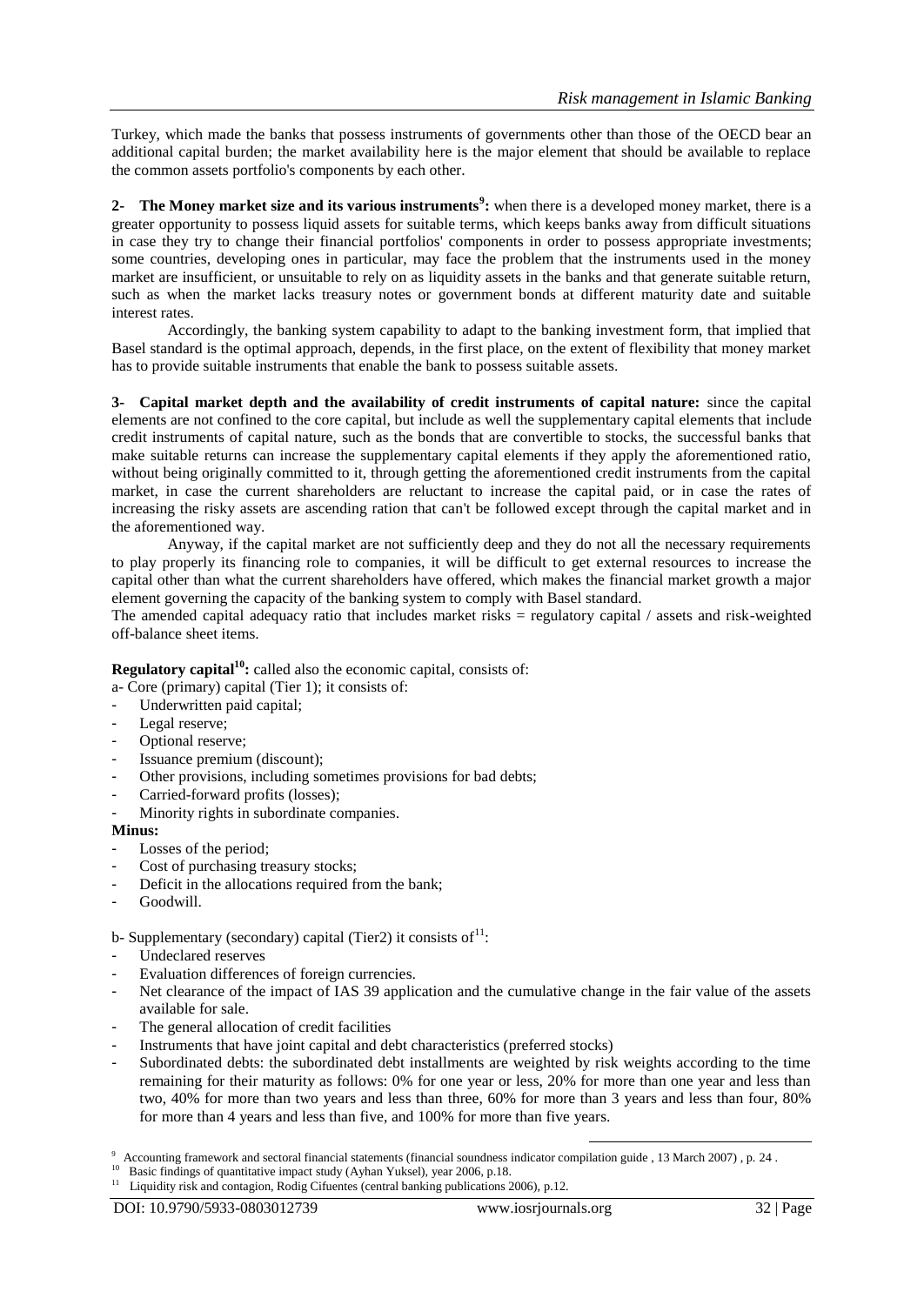C- The supplementary capital (Tier 3)

- d- Minus:
- Investments in subordinate banks and financial firms if their financial data are not incorporated.
- Investments in the capitals of other banks and financial firms.
- According to the aforementioned, the regulatory capital taken into account in calculating the riskweighted capital adequacy is equal to:  $(a + b + c + d)$ .

There are some capital-related remarks in the way of calculating the regulatory capital in the capital adequacy ratio:

- The total regulatory capital  $(a + b + c + d)$  should be no less than 8% of the value of the off-balance sheet assets and items that are weighted by risks and market risks.
- The core capital should be no less than 4% of the value of the off-balance sheet risk-weighted assets and items.
- The total supplementary capital should be no more than 100% of the core capital.
- The total subordinated debts should be no more than 50% of the core capital
- The total general allocation for facilities should be no more than 1.25% of the value of the off-balance sheet risk-weighted assets and items.
- The Carried-forward profits (losses) are counted in their net value.
- Net clearance resulted from the application of the IAS 39 for the first time on the financial assets available for sale and listed among the carried-forward profits and the cumulative change in the fair value of these assets is subject to a discount of 55% if it was positive, and it is totally subtracted if the net clearance was negative; the application of that continues till the impact of applying the accounting standard 39 of the Carried-forward profits item is over; then the balance of the cumulative change item in the fair value is discounted if it was positive at the same rate (55%) and the total balance of the item is subtracted if it was negative.
- The profits of the term are not counted in the regulatory capital and the losses of the term are subtracted from the core capital.
- The reserve of external bank branching is not counted in the reserves declared for the purpose of calculating the regulatory capital of the branches inside the country, but this reserve is counted for the purpose of calculating the regulatory capital of the bank as a whole.
- There are some items that are not considered when calculating the regulatory capital; they are<sup>12</sup>:
- Delayed amounts of tax benefits whether they are generated by the first time application or in the subsequent years at a value that is equal to the Delayed tax assts/liabilities' net balance.
- Any other earnings or reserves under restrictions provided that the subordinated debts are not secured by mortgaging any of the bank's assets, and the due date of the first installment of those debts is within no less than five years, so that to consider them in the supplementary capital; installments are weighted according to the time remaining till their maturity date.
- Before being risk-weighted, investments in the subordinate banks and financial firms whose financial data are not incorporated will be deducted from the assets; the same for the investments in the capitals of other banks and financial firms.
- If the capital adequacy ratio is less than 8%, the bank should resort to the supplementary capital (Tier3) to cover market risks according to the following conditions:
- 1- The original maturity date should not be less than 2 years.
- 2- It may not be paid before its maturity date unless upon an approval from the supervisory authority.
- 3- It should be totally paid and not covered by any collateral.
- 4- The supplementary capital of market risks should not exceed 250% of the remaining core capital (Tier1) after covering the credit risks regarding the market risks. The bank should cover 28.5% of those risks from Tier 1 of the capital.
- 5- Market risks are applied to the financial instruments kept for trading or that are available for sale whether they are on- or off-balance sheet.

Capital adequacy ratio including market risks =  $Regulatory$  capital/(risk-weighted off-balance sheet assets and items + market risks).

Capital adequacy ratio may be calculated by using the core capital divided over the risk-weighted offbalance sheet assets and items in order to get a more precise indicator of the extent of the capital adequacy to face risks. The capital revised Basel Accord 2 determined (4%) as a minimum level for this ratio.

<sup>&</sup>lt;sup>12</sup> Global banking regulations , Oct. 2005 (Michel Henry), p. 25.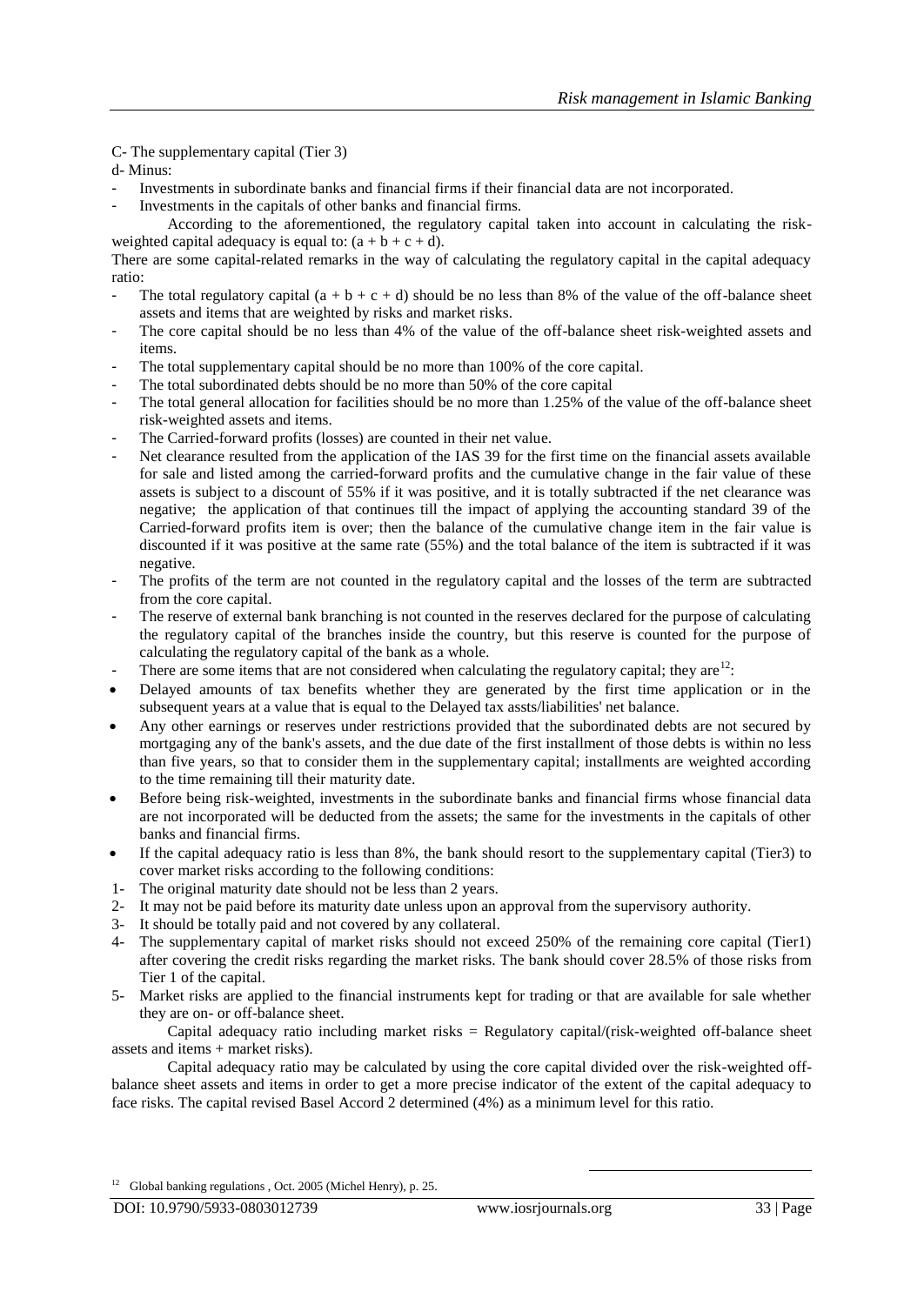In case of using the regulatory capital in calculating the risk-based capital adequacy, the minimum level is 8% alongside with leaving margins for the supervisory authorities in the countries to determine the capital adequacy ratio at no more than 8% according to their circumstances and the situation of their banking systems.

# **New and revised Basel 2 objectives<sup>13</sup>:**

The main objective of Basel 2 is to encourage banks to follow typical risk management practices particularly in the field of credit risks, and to develop sophisticated capital adequacy measurements for the good of the inspectors and the market participants.

- The three capital adequacy pillars include:
- 1- Minimum level of capital requirements.
- 2- The supervisory authority reviews the risk-based capital requirements on a continuous basis.
- 3- Provide the public with more information on risks and capital adequacy with a view to control the market.

#### **New Basel Accord main elements:**

**First pillar:** there are two ways to evaluate credit risks:

- The standardised approach that compares capital sensitivity to risks between internal assessment and external assessment, alongside with adopting the higher assessment of risks in case of differences between internal and external assessments. In line with the objectives of Basel Committee, it is planned to develop capital requirements that are more related to real credit risks in the bank so that to have more capital is required when there is a low-quality financial portfolio, and less capital when there is a high-quality financial portfolio.
- The supervisory authority agrees that the banks that have the required competency undertake internal assessment of credit risks (Irb) using 4 indicators:
- 1- The possibility of debtor's failure within a year.
- **2-** The expected failure's losses.
- **3-** The expected failure's quantity.
- **4-** Loan's maturity date.

The differences in credit risks assessments between internal assessment approach and the developed approach depend on how the indicators used in the internal assessment are measured, although the developed approach and the internal assessment approach depend on internal information from the bank regarding the credit risks the assets may face, and in the developed approach the indicators are determined by the bank while being subject to a continuous review by the supervisory authority.

As for internal assessment approach, the extent of relying on the indicators developed by the bank for credit risks calculation purposes depend on the capital used as a basis (core), and if the estimations concluded by the internal assessment are unreliable, a part of them can be used at least in assessing the capital sensitivity to risks. Therefore, it is important, before applying the internal assessment approach, that the supervisory authority checks the creditability of the internal assessment approach used in determining the internal rate of risks.

#### **Second Pillar: Supervisory Review Process**

The second pillar in the revised Basel framework lays the bases for the supervisory authority intervention in order to avoid any capital decrease. Basel Committee developed 4 principles in line with this objective:

- 1- Each bank undertakes internal assessment of its capital adequacy in the light of risks model.
- **2-** The supervisors review the internal assessment done for the capital adequacy.
- **3-** Though Basel Committee determined 8% as a minimum level for capital adequacy, banks are supposed to keep a regulatory capital exceeding the minimum level.
- **4-** The supervisory authority may intervene at an early stage when it finds that the bank's capital is inadequate to face potential risks in order to keep the rights of all parties concerned such as the depositors and the shareholders.

It includes as well continuous review of the supervision process, not only to make sure that the bank has an adequate capital to face risks, but also to encourage banks to develop risk monitoring and management techniques whereas supervisors assess the approach used by the bank to estimate its needs to capital by means of intervening when necessary in order to establish bases of communication and dialogue between the banks and the supervisory authorities so that to enable the supervisory authorities to intervene when the bank faces difficulties to take critical correction procedures to diminish risks. The supervisory authority, in the context of its continuous review of the capital situation in the bank, relies on the following principles:

<sup>&</sup>lt;sup>13</sup> Consolidation Moody's outlook for banks in south east asia (Deborah Schuler, Senior Credit officer, 2007), p.32.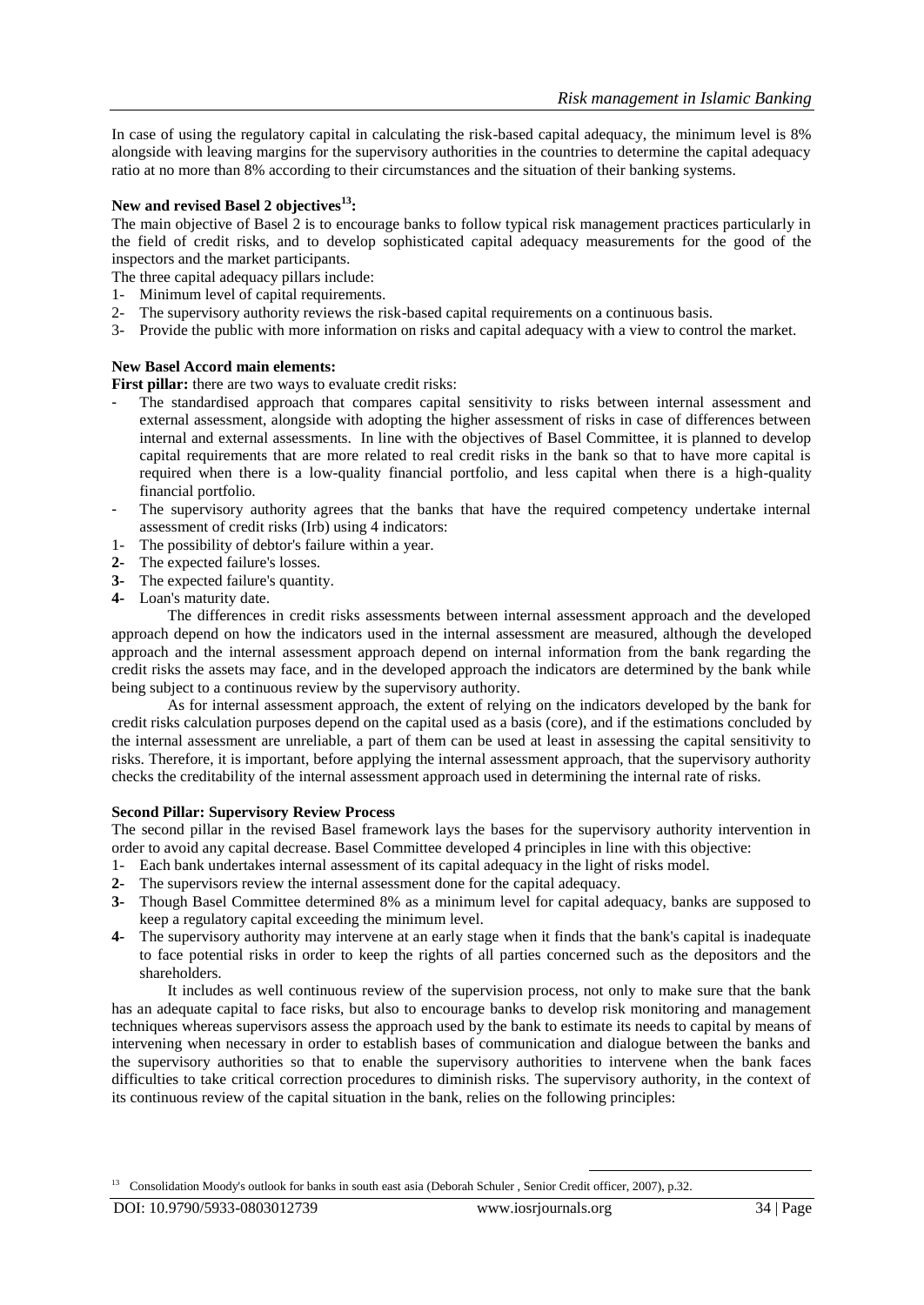**First:** the bank should have clear practical procedures to estimate capital adequacy in line with their risk models alongside with adopting a clear strategy to keep the required capital levels that call for:

- Monitoring by the Board of Directors and the executive management.
- Sound capital assessment.
- Comprehensive risk assessment.
- Regular reporting.

Reviewing and insuring efficient internal auditing, since the bank's internal auditing [section} is the major section assigned to follow up the implementation of the Revised Basel Capital Framework by means of checking the data accuracy and reviewing the activities when the bank's capital situation is assessed. Therefore, the supervisory authority of the central bank focuses on the internal auditor's efficiency and assesses him/her taking into consideration:

- To which limit the external auditor depends on the outputs of the internal auditor.
- The quality of internal auditor's reports, and how their outputs are used by the executive management and the board of directors.
- $\bullet$  The internal auditor's work must be risk-based rather than inspection-based  $14$ .
- Internal auditor's independency.

Reference should be made here to the fact that the importance of an internal auditor lies in the bank's dependency on him/her to conduct internal assessment resorted to by the banks when the government lacks qualified institutions to assess banks. Therefore, internal indicators are developed to assess capital adequacy and are ratified by the central bank and regularly reviewed, annually at least, by the internal auditor who is supposed to develop and follow up the assessment rules, determining their feasibility in terms of costs and return.

**Second:** the supervisory authority should make sure that the bank complies with the capital adequacy requirements and take supervision procedures in case it doesn't.

**Third:** the supervisory authority expects banks to keep a capital that is higher than the minimum level stipulated in Basel 2.

Fourth: the supervisory authorities are keen to intervene at an early stage to avoid a capital diminution to a lower level than the minimum required one to face the risks and to take quick correction procedures if the bank is unable to re-correct the capital situation.

Under Pillar 2 of Basel 2, there are certain functions that the supervisory authority, and not only the banks, should fulfill on the basis that a sound supervision would mean a sound banking system that is a prerequisite for a sound economic environment and a progressive and developed economy capable to shoulder the development burdens and that plays a crucial role in enhancing the investors' trust and attracting capitals.

Thus, the supervisory authority should make its supervision policies based on international wise supervision principles in order to make sure that its policies are based on sound bases and to ensure that the banking sector realises high degrees of efficiency whether on the level of providing the required credit for the economic activity or to expand it without disturbing the banking security levels. In this context and in response to Basel 2 requirements, Pillar 2 specifically, the supervisory authority should take a group of radical decisions even though they might be tough and painful to banks just like other financial decisions, in order to enhance the banking sector capacity to face the challenges in line with the developments in the international arena.

More specifically, the supervisory authority's follow-up of a bank's capital situation should be done according to specific and clear ratios and standards developed by the central bank to be used as a basis to standardize the supervision process in the bank's operations that directly or indirectly affect the capital situation.

Regardless of the international standards of supervision determined by Basel Committee in the first version and the second amended version, the central bank should develop, according to the distinctive nature of each country, special ratios for its banking system in line with the circumstances of the banking and financial sectors, the economic situation and the prevailing environment. The most important supervision policies include:

- 1- Supervision policy in the field of foreign investments; it is a banking custom that each country determines the ratio of foreign investments of the financial resources available for the bank from deposits in order to guarantee that the bank fulfills its role in financing the economy of the host country.
- 2- Develop controls for the formation of the required allocations that banks should keep as adequate reserves to protect their stability and the depositors' interests and to avoid the deterioration of the capital base.
- 3- The supervision policy in the field of determining the fees and commissions that banks receive from their clients to protect citizens' interests and to guarantee that banks do not offer banking services at the expense of the banking work that the bank is established for.

<sup>14</sup> Measures governing Capital Adequacy ratio of commercial banks, 24 Feb. 2004 (Liuming Kang), p.57.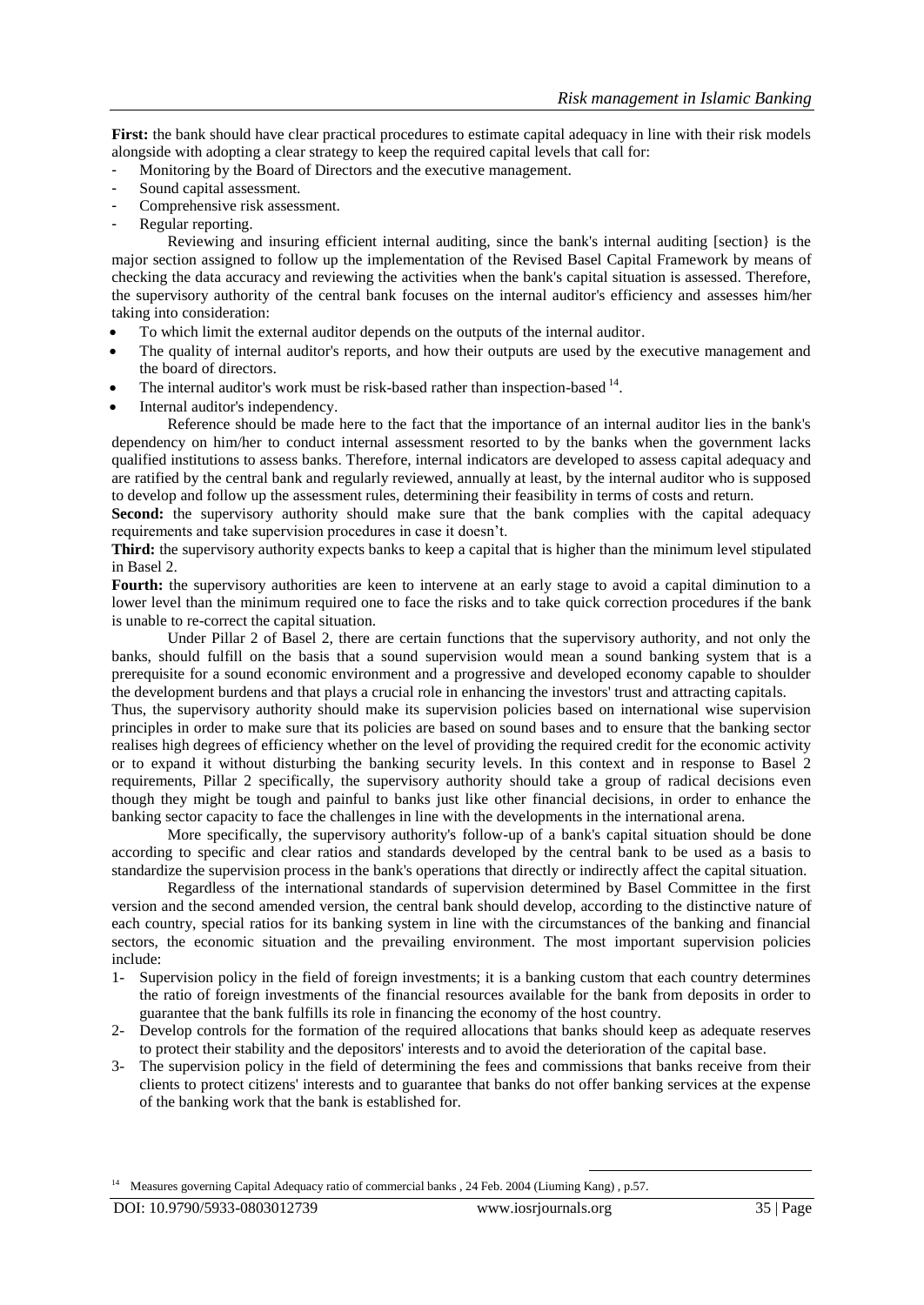- 4- The supervision policy in controlling the relationship between the bank's capital and deposits in order to determine the facilities/deposits ratio to guarantee sensible balance between the bank's capital and its clients deposits, and to avoid excessive expansion in deposits without a parallel sensible increase in the capital.
- 5- The supervision policy in the field of credit concentrations where the supervisory authority should determine the maximum level allowed for each debtor as a capital base percentage.
- 6- Adopting a policy for the bank's dealers in order to determine a maximum level of the facilities allowed for them, so that they do not exceed a certain percentage of the bank's capital base, within the framework of the supervisory authority's policy to enhance the preventive supervision that aims at providing the largest possible number of borrowers from the bank's funds and reducing risk concentrations.
- 7- Adopting a clear supervisory policy for friend or subordinate companies by determining the contribution rate allowed for the bank in those companies' capitals, and more clearly, to determine the bank's capital rate allowed for investment in the subordinate companies on one hand and its rate to the company's capital on the other hand. Some countries do not allow the bank's contribution rate to exceed 25% of the monetary value of the bank's net assets and 10% of the friend company's capital.
- 8- The supervision policy regarding the volume of banks' investment in real estates, by means of determining a ratio of assets value (25% for example); in case of possessing a real estate as a collateral or to settle a debt, the supervisory authority should oblige the bank to dispose of it through selling it within a year time maximum, in order to prevent the risk implied in expanding this type of investment.
- 9- The supervisory authority in the field of liquidity; in order to determine the liquidity rate that banks should keep with a view to secure continuous public trust in the banking system and avoid inability of the payments system to meet the public needs.
- 10- The supervision policy regarding the bank's maintaining open currencies positions; the supervisory authority should determine a percentage for each currency in the capital base and a percentage that should not be exceeded by the total open positions of all currencies in order to avoid the risks of market, interest rate fluctuations, and the different currencies exchange rates.
- 11- The supervision policy in the field of banking merger; the existence of small banks negatively affects production costs and marginal profits and consequently affects the bank's capacity to provide more options for the savers and the investors, and the limited capacity to develop the money and capital market. Banks' merger in more stronger and bigger banking entities makes them more capable to assume risks, provide long term funding, develop new banking products, realise efficient and safety system of payments, and develop a market between banks and the capital market.

## **Third pillar: Market control**

The supervisory authorities in the countries response to Basel standards in the field of market control requires developing the rules and requirements of disclosure and transparency in financial statements in the context of standardizing the supervision process; the supervisory authority should modernize the system of financial reports that banks submit to the central bank to make them consistent with the latest developments in the field of office banking supervision, in a way that guarantees a sound and creditable database that honestly and precisely reflects the reality of the banking sector. Banks provide the supervisory authority with all analytical ratios that help it determine at an early stage the risky positions in the bank's operations that provide a greater opportunity to deal with crises and avoid them. It should be kept in mind as well that the reporting system should be based on the IAS # 39 that is aims to guarantee full disclosure of all balance sheet's items, profits and losses, and cash flows in details, and that meets the balance of payments' requirements of data. Achieving an office reporting system that is in line with the international standards requires a sound and reliable database that reflects the banking reality and avoiding the adoption of wrong policies by decision makers that negatively affects the investors' attitude and weakens their trust in government's institutions.

Market control relies on the banks' disclosure by means of regular release of financial statements that should be accurate and credible in order to allow market participants to get familiar with what is important about the bank's activities, its assets types and quality and their implied risks in order to realise transparency in the banks' work to support financial stability. Market control is based on sufficient disclosure to the public, integrated with supervision efforts to ensure banks' attainment of sound risk management.

Banking supervision in this pillar is asked to develop a clear disclosure framework in which the first step is achieving disclosure among banks in a way that includes the following ratings:

- Financial performance
- Financial situation (capital tiers, solvency and liquidity)
- Setting risk management strategies and practices.
- Risk fields (credit, market, liquidity, operational, and legal risks)
- Accounting policies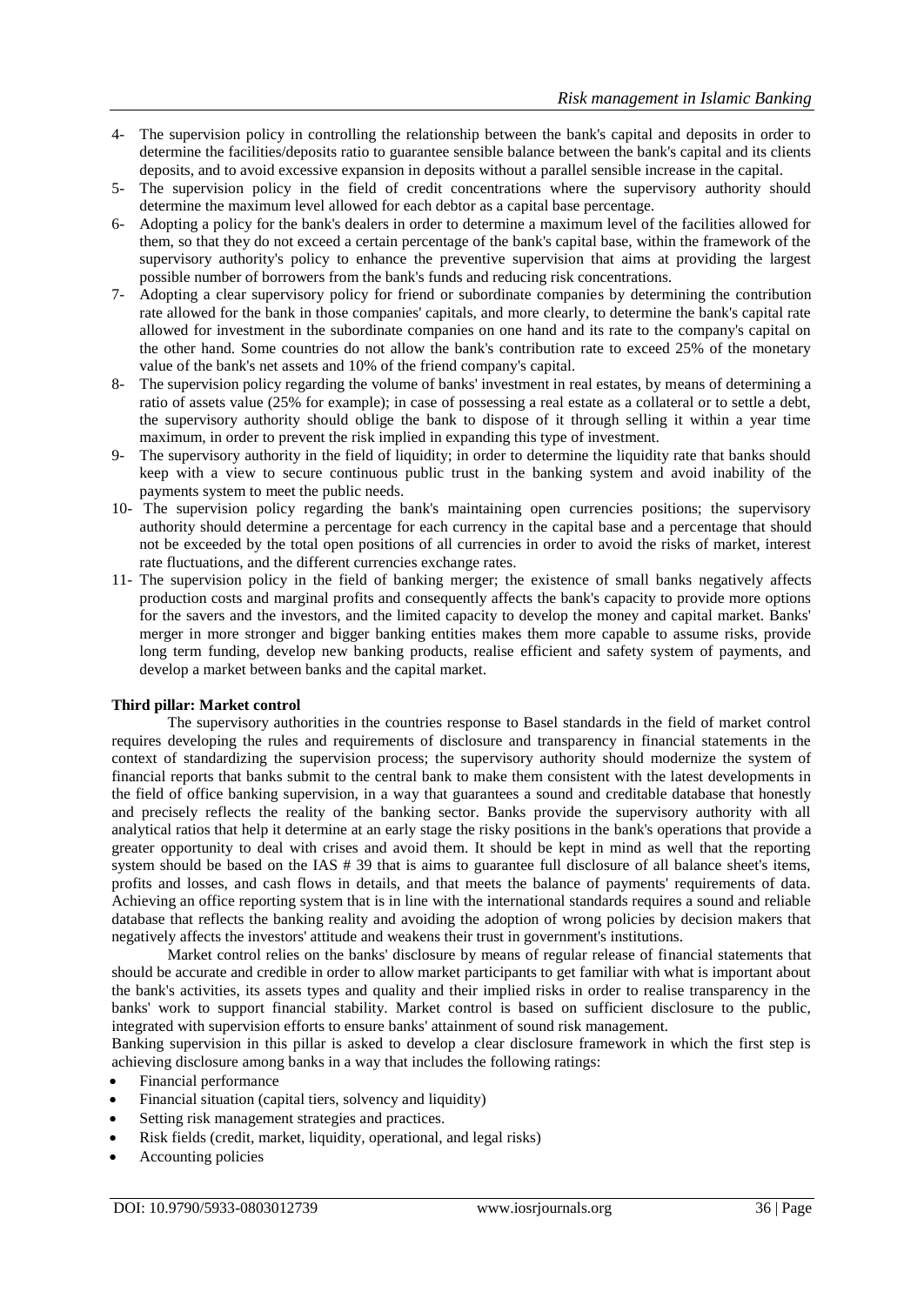Basic information about the work, the institutional governance and management. This information should be subject to discussion between the banks supervision, investors and data users.

**Operational risks:** it is the risk of having direct or indirect losses as a result of insufficient internal processes, regulations, or staff or as a result of external events. Having adequate capital to face the operational risks is a big challenge for banks since Basel Framework lacks a clear agreed on methodology for such risks assessment, in addition to the lack of historical data on the losses that operational risks may entail. In this context three approaches can be used in calculating operational risks:

- The basic indicator approach: by determining the capital requirements needed to face operational risks according to a ratio of the total bank's income rate achieved in the last three years.
- The standardised approach in which the capital required to run the work is determined and divided into 4 routes according to a constant relation between the capital in each line and the total income achieved in it.
- Advanced measurement approach on the basis of which Basel Committee gave banks flexibility to use internal measurement of risks approach.

One of the major differences between an Islamic bank and a conventional bank is that; the former mobilizes funds on a profit and loss sharing basis while there is no similar concept on the sources (liabilities) side in conventional commercial banking. On the uses (assets) side, the portfolio of Islamic banks is composed of various finance contracts (modes of financing) many of which are based on profit and loss sharing principle such as Musharaka & Mudaraba. Thus, unlike the situation in conventional banking, the customer – banker relationship in Islamic banking is not a mere debtor/creditor relationship. On the liability (sources) side for traditional banks, deposit funds mobilized on sight and time deposit basis constitute an ultimate liability, as principles of these funds as well as their fixed (pre-determined) interest rates are contractually guaranteed. Islamic banks, on the other hand, arrange deposit mobilization on a profit and loss sharing (PLS) basis. Hence, a depositor is not a net creditor to the bank. These funds (deposits) which are referred to as profit sharing investment accounts are reported in the balance sheet if they are received on an unrestricted basis and offbalance sheet if restrictions are placed by the investors on the types or modes of investment. This way holders of investment deposit accounts with Islamic banks are similar to capital holders in that they stand to share different kinds of risk as specified in the contract. Thus, it can be concluded that, in principle, Islamic banks do not face any normal commercial risk for any loss on the assets funded by the investment account holders. In fact, this peculiarity of investment deposits may result in moving them out of the denominator of the Basle Capital Adequacy ratio (i.e. risk weighted Assets) to its numerator (i.e. tier capital). However, there are risks other than normal commercial ones, which may have implications for an Islamic bank's risk-bearing capital. If the bank's management acts in breach of the investment contract, or is guilty of misconduct or negligence in the management of the investors' funds, then the bank may be legally liable with respect to losses sustained on those funds. The term 'fiduciary risk' may be used to designate this type of risk. This no doubt, has to be taken into consideration when evaluating the capital adequacy of an Islamic bank. Further, an Islamic bank is liable to find itself under commercial pressure to pay a rate of return to its profit sharing investment account holders, which is sufficient to induce such investors to maintain their funds with the bank. If this 'required rate of return' is higher than that which would be payable under the normal terms of the investment contract, the bank may be under pressure to forgo some of its share of the profits, which would normally have been distributed to shareholders. Failure to do this might result in a volume of withdrawals of funds by investors large enough to jeopardize the bank's commercial position. Thus part of the commercial risk attached to the returns attributable to the Profit Sharing Investment accounts is, in effect, transferred to the shareholders' funds or the Islamic bank's own capital. This is what has been termed 'displaced commercial risk', which also has implications for the capital adequacy of the bank. Given these different and additional types of risks faced by Islamic banks the question becomes whether Islamic banks should include the risk assets of profit sharing investment account holders when computing the capital adequacy ratio. The Basle Committee, obviously, did not address this issue. Furthermore, if these deposits are included in the calculation of the capital adequacy ratio, the question arises whether they should not become part of tier capital. The Accounting and Auditing Organization for Islamic Financial Institutions (AAOIFI) addressed this challenge in a commendable achievement. In March 1999, (AAOIFI) issued a statement on the purpose and calculation of the capital adequacy ratio for Islamic banks. In their statement (AAOIFI) recommended the inclusion of 50% of the risk-weighted assets of the profit sharing investment accounts in the computation of the capital adequacy ratio. Inclusion of 50% of the risk-weighted assets of the profit sharing investment accounts was recommended to cover the 'fiduciary risk' and 'displaced commercial risk'. This is the first step in the right direction. However, there are still a number of other issues to be addressed, on the uses (assets) side of Islamic banks'.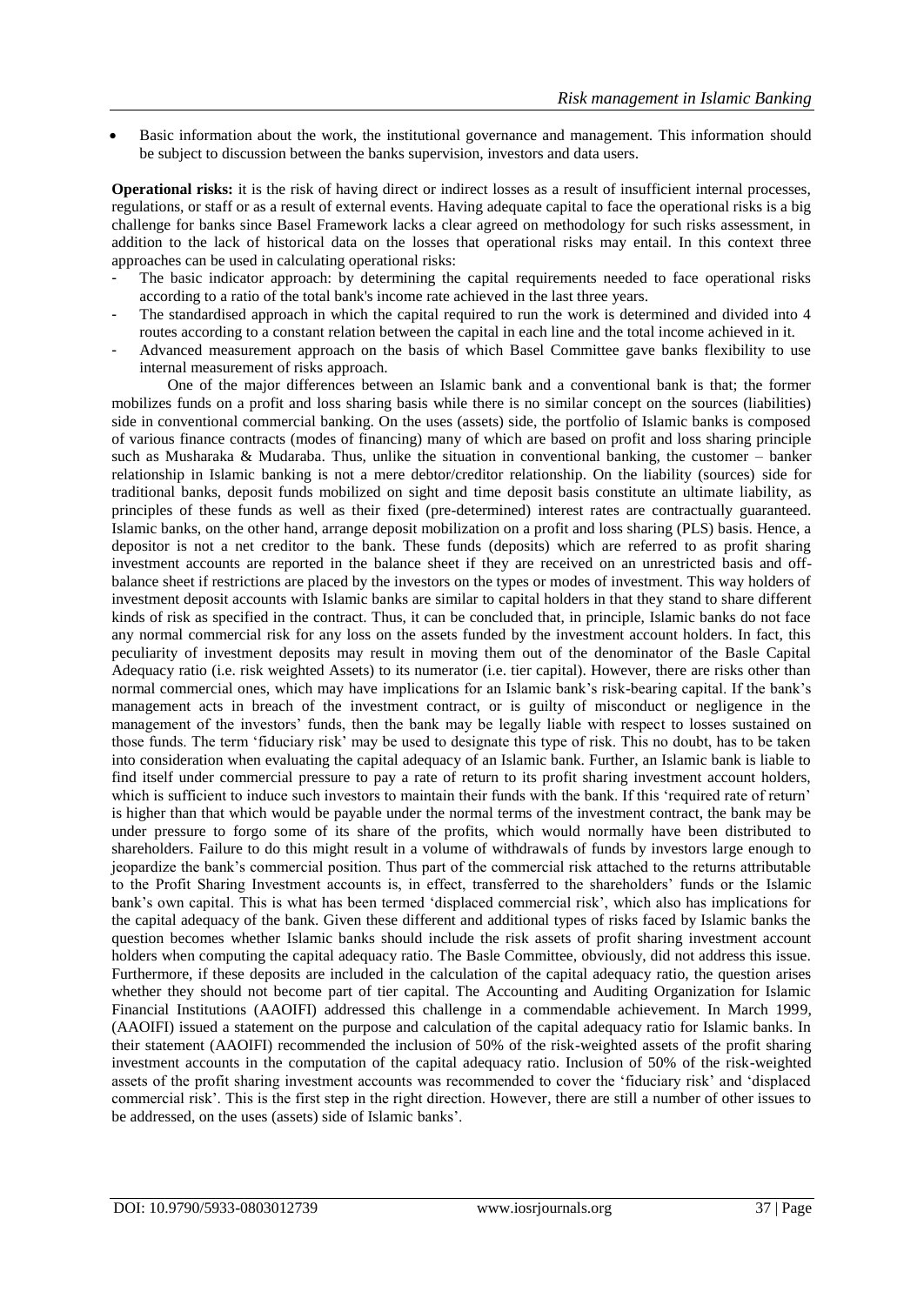#### **Reservations on revised capital framework of Basel 2:**

- 1- Accuracy of the rating adopted for the credit risk weights is not secured; for example, the risk weight a real estate mortgage loan is 75%, while it is 100% in commercial loans, supposing that those loans imply a greater risk than that of real estate mortgage loans, which pushes banks to deal with the assets whose risk weights are lower depriving the economy of the finance needed in commerce and leads to inflectional growth in the real estate sector.
- 2- Giving commercial loans to the private sector the highest credit risks will make banks avoid this type of lending and go for other types of loans whose risks are lower; this deprives the business sector from the finance required and negatively affects the economic growth. More precisely, weighting the different types of commercial loans with similar risk weights, regardless of the credit rating of the borrowing body, will increase the risks the bank faces.
- 3- Though market risks are weighted in the risk-based capital, Basel Framework doesn't include an approach to calculate foreign exchange risks, assets concentration risks and work risks.
- 4- Neglecting the competitive situation, in case of applying a risk-based capital adequacy ratio for all banks and in all countries, regardless of the different tax and accounting systems applied in those countries. For example, each of Japan and the USA has accounting and tax systems and safety network rules that are totally different from one another.

#### **II. Conclusions and Recommendations**

Basel Committee is a consultative agency, whose resolutions have no legal or obligatory nature for non-member states. Therefore, the application of its resolutions is decided by banking supervisory authorities in each country. But it has been proved by experience that Basel Committee's resolutions do not take long to become internationally applied basic standards and, consequently, the countries not applying those standards are seen as having higher risks than others, which makes providing finance to these countries and dealing with their banks more difficult and expensive.

For the countries that want to adopt Basel Accord, Basel Committee intends to have the Revised Capital Framework applied by the end of 2006, but the so many complications in the advanced approaches necessitate delaying the implementation till 2007 for the advanced banks whose probability to have a systemic risk increase is big, whereas the developing countries' banks are not expected to be ready for applying the Revised Capital Framework of Basel 2 on the dates mentioned in Basel documents. But still there are 3 stages that the monetary authority should pass to implement Basel Accord 2:

First: support and enhance supervision environment.

Second: introduce the pillars of Basel 2 as a first step to apply them.

Third: move from Basel 1 to Basel 2.

It is worth mentioning here that Basel Committee has not neglected the huge complexities some countries may face, particularly in the field of market risk assessment.

Though Basel 2 is originally intended to develop general standards for risk measurement and management, a question should be raised here: is Basel 2 the end of risk management and the last item to comply with.

Another question is related to the capacity of banks and the supervisory authorities to respond to the requirements of the Revised Capital Framework of Basel 2, due to the complexities it implies, since though the capital adequacy concept seems to be somehow simple, applying it requires efforts even for risk management experts and specialists. On the assets side of the balance sheet, there are the loans and other assets chosen by the bank that imply different degrees of risks; a loan to an SME, for example, implies a higher risk than that of a loan to a major company, though, according to Basel 2, bank supervision gives assets items different risk weights. Interest rate risks, for example, if the bank has credit bonds, become of lower value when the interest rate increases; risks of currency situations that are open for a long time become of a lower book value when the local currency's exchange rate goes up.

As for the implementation of Basel 2, it is expected to be applied by 2008 for the banks operating in international markets; other banks have full freedom to adopt it or to continue applying the instructions included in Basel 1 regarding the minimum level of Basel 1 requirements.

The main and ultimate Revised Basel Capital Framework's objective of determining a minimum level of capital adequacy is to develop and enhance the banks' risk management following the crisis experienced by the major banks in the 1970s and early 1980s due to:

- Rapid growth in risk implying assets (overseas loans).
- The impact of internal and external competition on marginal profits
- The inflation impact on banks' balance sheets

Based on this, risk management became subject to great interest around which the three Pillars of Basel 2 evolve. The first Pillar defined the capital requirements at 8% at least of risk-weighted capital adequacy as a